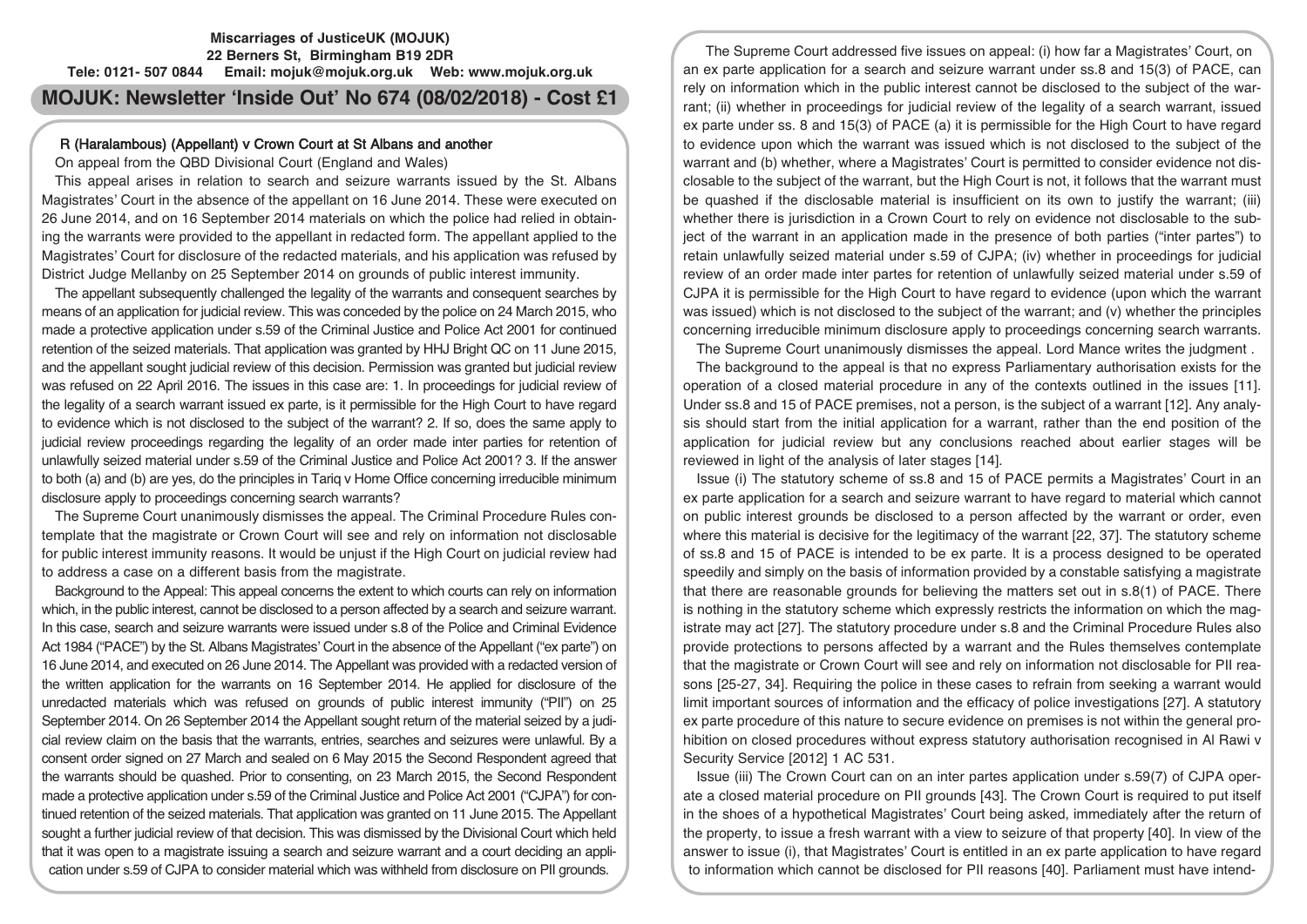ed PACE and CJPA to operate coherently and contemplated the Crown Court being able to operate a closed material procedure under s.59 [41]. An analogy is drawn with Bank Mellat v HM Treasury (No 2) [2014] AC 700 where there was no express provision enabling the Supreme Court to operate a closed material procedure on appeal, but without such a power an appeal to it against a wholly or partially closed judgment could not be effective [42]. Issues (ii) and (iv) are considered together as they raise essentially the same point

The High Court can conduct a closed material procedure on judicial review of a magistrate's order for a warrant under s.8 of PACE or a magistrate's order for disclosure or a Crown Court's order under s.59 of CJPA [59]. The reference to judicial review in Al Rawi, was not directed to this situation [59]. An alternative analysis whereby, in the absence of a closed material procedure, a court must presume that a public authority has acted properly, depriving judicial review of any real teeth, is unacceptable [46-52]. Although judicial review and an appeal are not precisely equivalent, many of the considerations identified in Bank Mellat as favouring a closed material procedure in the context of an appeal also militate in favour of a similar result in the context of judicial review [54-57]. It would be unjust and potentially absurd if the High Court on judicial review had to address a case on a different basis from the magistrate or Crown Court or quashed the order and remitted it to the lower court on a basis different from that which the lower court originally adopted. The High Court would also be unable to give effect to the decision which the lower court or tribunal should have reached or to consider an outcome on the same basis as the lower court as may be required under s.31 of the Senior Courts Act 1981 unless it can operate a closed material procedure when necessary [57-58]. Issue (v) Open justice should prevail to the maximum extent possible [61]. However, it cannot be axiomatic that even the gist of the relevant information must be supplied to any person claiming to be affected and seeking to object to the warrant, search or seizure. Each case must be considered in the light of the particular circumstances. In general terms, issue (v) should be answered in the negative [65].

# R (on the application of Gibson) (Appellant) v Secretary of State for Justice

The issue in this case is: when a confiscation order is made under the Drug Trafficking Act 1994 ("DTA"), do the words "the said sum… as was due at the time the period of detention was imposed" in s79(2) of the Magistrates' Court Act 1980 ("MCA") mean the sum due when the default term was fixed by the Crown Court judge or the sum due when the default term was activated by the Magistrates' Court. After a conviction the appellant was sentenced to 25 years imprisonment. By a confiscation order under the DTA, the Crown Court ordered a sum to be recovered from him and, in default of payment, a term of 6 years (2190 days) to be served. The appellant failed to satisfy the order and by the time of enforcement proceedings the original sum had accrued significant interest. The Magistrates' Court activated the default term and a commitment warrant was issued. Some sums were received from the appellant in part payment of the sum. But the repayments were credited against the default term by reference to the amount outstanding at the date of enforcement (including accrued interest) rather than the amount ordered by the judge less the payments made. The reduction on the sentence was smaller than if accrued interest was not treated as part of the reduction formula.

The Supreme Court unanimously allows the appeal. The default term in the case of Crown Court orders must be the term that the court imposed at the time of making its order.

Background To The Appeal: The appellant was convicted of drug trafficking offences on 21 May 1999 and sentenced to 25 years imprisonment. On 29 March 2000, he was ordered to pay a little over £5.4 million by way of a confiscation order. The order required the appellant to pay the

amount within 12 months or serve six years imprisonment in default of payment.

On 4 May 2007, a receiver appointed to realise the appellant's assets paid £12,500. The magistrates deducted seven days from the six-year term in default, to account for that part payment. At that time interest had increased the net sum outstanding, allowing for the part payment, to £8.1 million. Later in 2007 and 2011, the appellant's receiver made further payments of £12,500 and £65,370. The prison authorities calculated the reduction in the six-year default term on the basis of the proportion which these payments bore to the £8.1 million at the time of his committal. That produced a total reduction of 24 days. Had the arithmetic been applied instead to an outstanding figure confined to the original £5.4m, an extra 11 days reduction would have been made.

The issue in the appeal is whether interest is included in the starting point under s.79(2) Magistrates' Courts Act 1980 for the giving of proportionate credit for part payment of a confiscation order.The Supreme Court unanimously allows the appeal.

Reasons for the Judgment: The key provisions of the Drug Trafficking Act 1994 ("DTA"), as in force at the relevant time, were s.10(1), which treats interest for the purposes of enforcement as part of the amount to be recovered under the confiscation order and s.10(2) which enables a Crown Court judge to refix and increase the default term if the addition of accrued interest takes the sum outstanding into a higher bracket in the relevant schedule of defaults terms. [7]

At the relevant time, s.9 DTA stated that where the Crown Court orders a defendant to pay any amount under s.2 DTA,  $ss.139(1) - (4)$  and  $140(1) - (3)$  of the Powers of Criminal Courts (Sentencing Act) 2000 (the "2000 Sentencing Act") shall have the effect as if that amount were a fine imposed on the defendant by the Crown Court. [9]

S.140(1) of the 2000 Sentencing Act treats for enforcement purposes a fine imposed by the Crown Court as if it had been imposed by the magistrates, and thus a confiscation order is treated the same. S.76 Magistrates' Courts Act 1980 contains the magistrates' power to commit an individual to prison for failure to pay a fine and an alternative power to issue a warrant of distress (now named a warrant of control). S.79 Magistrates' Courts Act 1980 is the only provision dealing with part payments. [11]

The difficulties in this case arise from the fact that the enforcement of confiscation orders is achieved by applying statutory provisions to confiscation orders which were not designed for them. A confiscation order is thus treated as if it was a fine imposed by the magistrates. The difference between a magistrates imposed fine and a Crown Court imposed fine is that magistrates do not fix a default term when imposing the fine. Imprisonment in default is only considered in the event of a default and, at that time, the magistrates will know whether the default is total or partial. Thus, credit can be given for part payments made before the commitment process is undertaken. However, s.139(2) of the 2000 Sentencing Act mandates the fixing of an anticipatory default term at the time the fine or order is imposed. [12]

The difference in practices led the lower courts to analyse s.79(2) Magistrates' Courts Act 1980 as assuming the standard magistrates' practice and thus to conclude that the references in that subsection to a period of imprisonment having been "imposed… in default of payment" were references to the act of the magistrates in issuing the warrant of commitment. This caused the consequential difficulty that s.79(2) would say nothing about how to deal with part payments made in Crown Court cases between the Crown Court making a confiscation order and the later magistrates' proceedings. Hence the Court of Appeal understandably read additional words into s.79(2). [13]

 $\overline{3}$   $\overline{4}$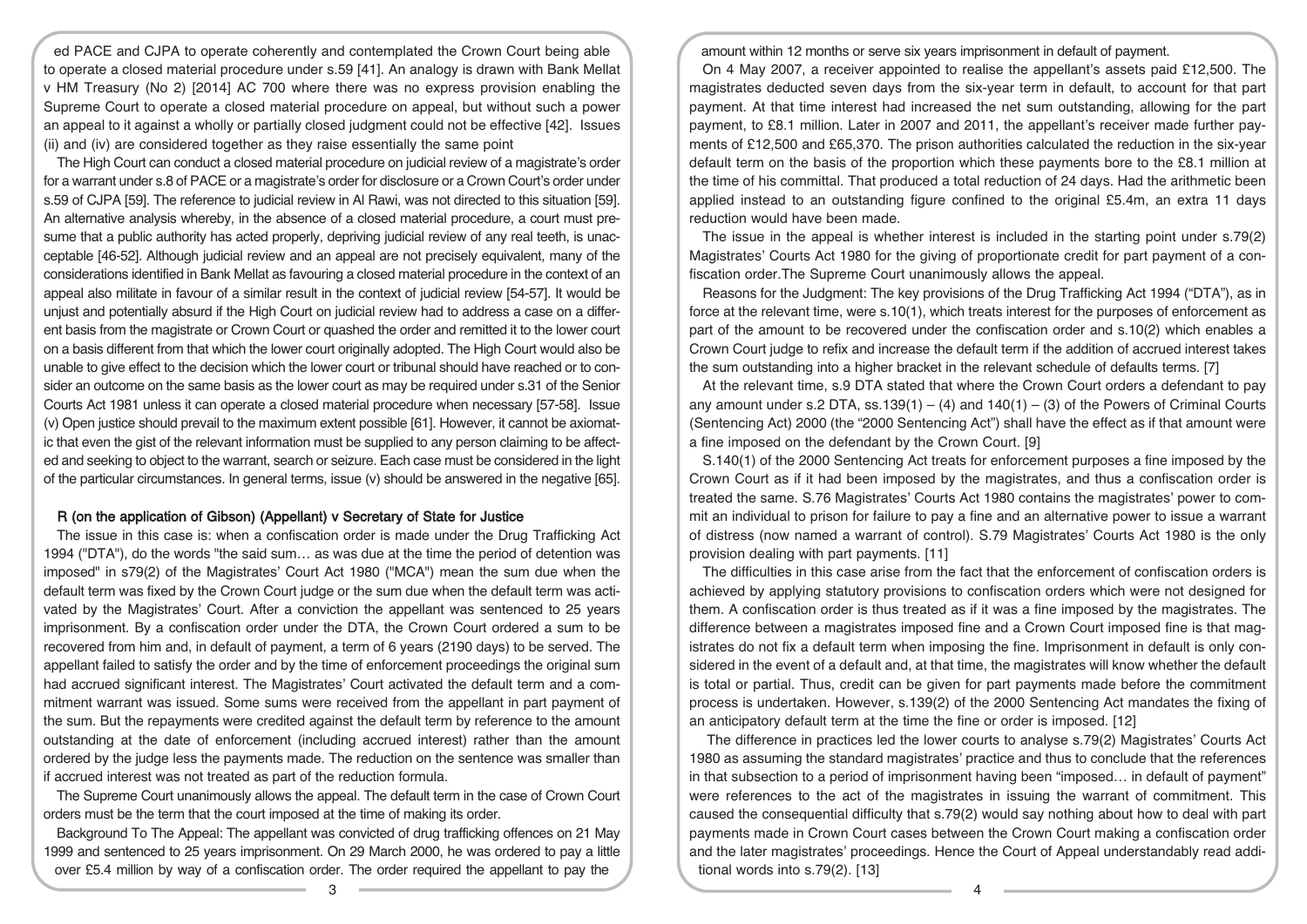The period of imprisonment in default of payment is "imposed" for the purposes of s.79 when the Crown Court discharges its statutory duty under s.139(2) of the 2000 Sentencing Act and fixes the (anticipatory) term in default. This construction follows from s.150 Magistrates' Courts Act 1980 and is necessary to make sense of s.140(3) of the 2000 Sentencing Act. It is also assumed by the Magistrates' Court Rules. Thus, the default term in the case of Crown Court orders must be the term that the court imposed at the time of making its order. [15-17]

The operative words of s.79(2) expressly say that the days to be deducted are to be the number which bear the same proportion to the total default term imposed (by the Crown Court) as the part payments bear "to so much of the said sum… as was due at the time the period of detention was imposed". At the time the Crown Court imposed the default term, there was as yet no interest accrued at all. [20]

Straining of the wording of s.79(2) cannot be justified where it would adversely impact on the period of imprisonment to which a person is subject. Penal legislation, particularly legislation imposing penalties that deprive liberty, is construed strictly. The natural construction of the section is that the starting point for the arithmetical calculation of reduction in days of imprisonment is the sum outstanding at the time of the Crown Court order. [21] References in the section to the costs and charges of distress do not support the respondent's construction. The reference is explained by the case of magistrates first issuing a warrant for distress and only subsequently fixing the default term for non-payment. The addition of such costs and charges is expressly provided for and that does not mean that an equivalent provision can be read in as a consequence of a provision in different statute (s.10(1) DTA). [22]

Note: This summary is provided to assist in understanding the Court's decision. It does not form part of the reasons for the decision. The full judgment of the Court is the only authoritative document. Judgments are public documents and are available at:

# 110,000 People Detained Across the UK, 70 Deaths a Month In Or After Release From Detention

More than 110,000 people were detained in the UK across prisons, immigration centres, secure settings for children and young adults and psychiatric hospitals, according to a snapshot of the detained population last year. The figure, for 31 March 2017, has emerged in new analysis by the National Preventive Mechanism (NPM) – the prevention of torture and ill-treatment body established to strengthen the protection of people in detention through independent monitoring in England, Wales, Scotland and Northern Ireland. The Chair of the NPM, John Wadham, said the true figure may be higher, as not all government and other official agencies provided complete and comparable data. The figure did not include those held in police custody on 31 March 2017. The figures we've been able to collate show staggering numbers of people are being detained across all four nations of the UK. However, because of gaps in official data, there is still a lot we don't know about precisely how many people are held in all the different places of detention."

The NPM's analysis found that on 31 March 2017: • An estimated 87,499 adults over the age of 21 were detained in prisons in England, Wales and Scotland; • 5,872 people aged 20 or under were detained in youth custody in England, Wales and Scotland; • There were 3,389 adults held in residential immigration detention in the UK; • More than 15,000 individuals were detained under mental health legislation in England and Wales alone.

The numbers of people detained on 31 March 2017 do not include those in police custody (because of difficulties sourcing the data). However, the NPM found that between 1 April 2016 to 31 March 2017 there were at least 840,607 "detention events" in police custody across the UK. The

NPM also found an average of 70 deaths per month, with at least 841 people dying in or following detention in prisons, secure settings for children and young adults, police custody, immigration centres and psychiatric hospitals, including those detained under the Mental Health Act.

The deaths included some of the most vulnerable people held in detention: • two children, both aged 17 years old, who died in Secure Children's Homes in England and Wales; • eight young adults aged 18-20 years old who died in prisons or YOIs in England, Wales and Scotland; • six adults who died in or following immigration detention; and one apparently selfinflicted death of a person detained in prison for immigration purposes.

Mr Wadham said "Worryingly, we do know from our research that an average of 70 people per month have died in or shortly after being held in detention. "When people are detained behind closed doors the risk of ill-treatment is, unfortunately, always present and, as highlighted in recent inspection and monitoring reports from members of the NPM, they often experience very poor conditions in detention. To prevent ill-treatment and make sure detainees are safe and well-cared for it is vital we have a clear picture of the numbers and needs of people who are held in the different settings across the UK."

Overall, Mr Wadham said: "The figures on the large numbers of people who are detained across the UK underline the scale of the task for members of the NPM in checking how people are being treated. Through regular, independent monitoring of places of detention – conducted through thousands of visits every year by the 21 independent bodies that make up the NPM – our members play a key role in preventing ill-treatment of people in detention. It is essential that, in the next year, the NPM and our members are given the necessary tools and resources to perform this vital work effectively."

### Transgender Woman In Male Prison 'Nightmare' On Hunger Strike

Mark Townsend, Guardian: A transgender woman has gone on hunger strike inside an allmale prison and says she is prepared to die over the government's refusal to accept her chosen gender. Marie Dean, 50, is being held at HMP Preston, Lancashire, where she is protesting over what she claims is a "nightmare" refusal of the Ministry of Justice to recognise she is a woman. In a letter, dated 17 January and sent from inside the jail to friends, Dean describes feeling dehumanised and, making reference to Bobby Sands, the IRA hunger striker who died in the Maze prison in 1981, said she would rather die than be denied her chosen gender. This follows the suicides of at least three trans women in all-male prisons during the past year.

Dean's letter states: "I decided yesterday that I don't want to be alive any more. I stopped eating and drinking and should die in about three, maybe four weeks. I think three [trans] girls have killed themselves now, but I think they did it too quickly. I remember Bobby Sands years ago, not eating and drinking until he died. His belief drove him to succeed." Dean has been diagnosed with gender dysphoria and serving an indeterminate sentence for public protection (IPP) after being convicted of more than 30 offences including repeated burglary and voyeurism. Her crimes included breaking into several homes and filming herself wearing underwear belonging to teenage girls. The judge at her trial said she engaged in "behaviour that anyone is bound to find chilling".

Dean also claims prison officials "refused to give hair straighteners, epilator or any makeup". Her letter surfaces after details emerged last month of how a group of four trans women prisoners at all-male HMP Doncaster agreed a suicide pact because of their alleged treatment inside. An inquest heard how one, Jenny Swift, was found hanged in her cell days after pulling out of the pact, while another told the coroner's court that trans prisoners were "bullied by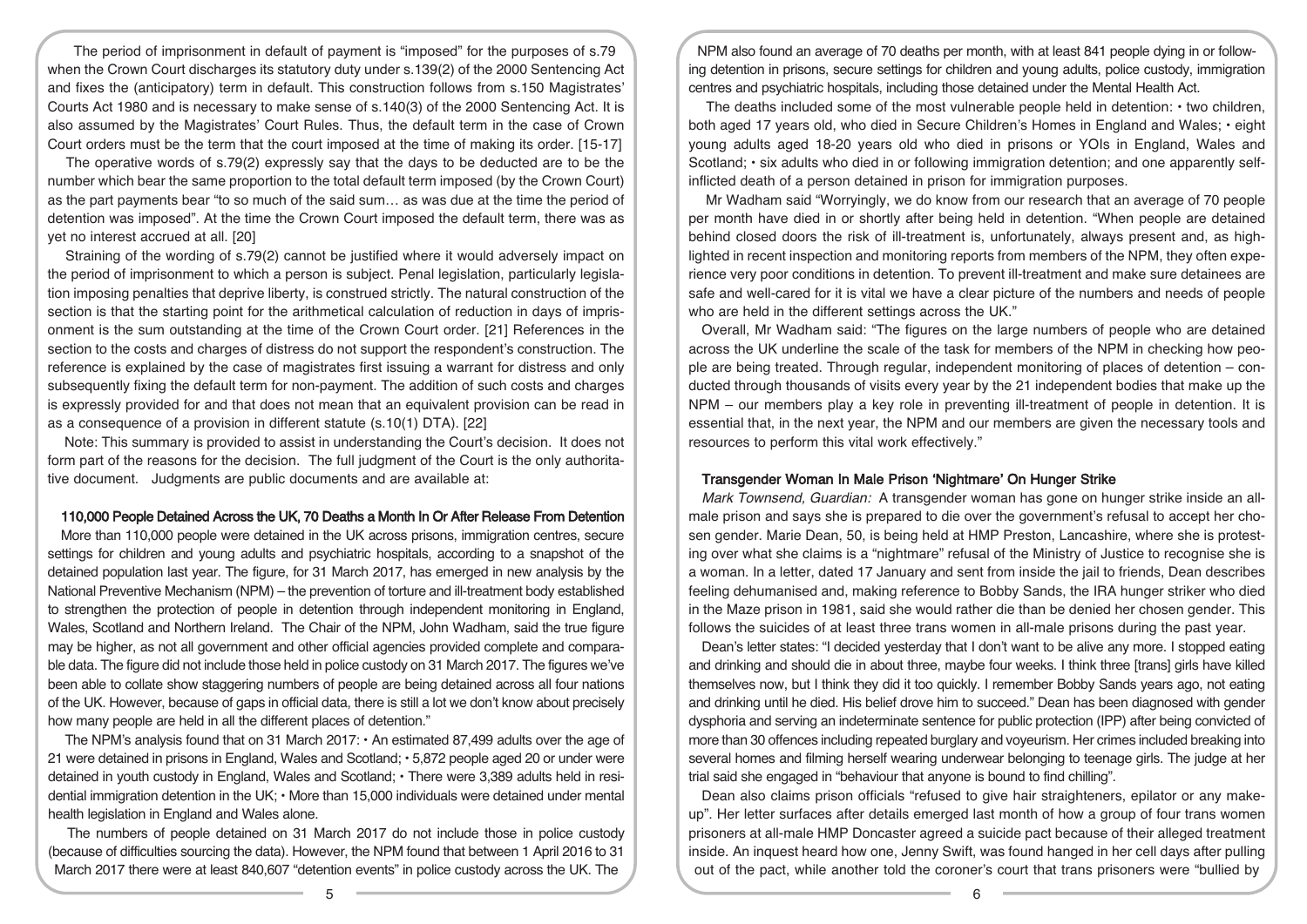staff" at the prison, but "no-one was listening". Friends and family have not heard from Dean since receiving the letter and are increasingly worried for her welfare.

A statement from friends, demanding that the MoJ respect the rights of trans people to prevent further tragedy, read: "We specifically request that Marie Dean has her identity as a woman immediately returned to her and that it is respected by all staff, to be given back her clothes and her makeup to allow her to maintain her dignity and for her to be moved into the female estate as quickly as possible. Leaving her in the male estate will subject her to yet more abuse, distress and transphobic behaviour. "The truth is it appears that the Ministry of Justice are unwilling to give up judging for themselves what gender a person is regardless as to how long the person has lived in their chosen gender. In Marie Dean's case, her harrowing ordeal has been both long and traumatising, she has now given up and wants to die and it's not surprising." Last year the MoJ introduced guidelines for the treatment of trans prisoners, stating that individual dignity should be respected and all cases should be reviewed within three days of arrival in custody to determine where they would be best placed and that, unless a particular concession is a demonstrable risk to safety, it should be permitted.

### Women: 'The Law Isn't Working and Change Isn't Happening Fast Enough'

Eleanor Sheerin, The Justice Gap: The UK's legal system was currently failing its women, according to the findings of a report by the Fawcett Society on sex discrimination law. The report features the conclusions drawn by the group's Sex Discrimination Law Review Panel made up of a team of legal experts and chaired by Dame Laura Cox, DBE, a retired High Court judge. It was set up to review the UK's sex discrimination laws in response to 'Brexit', and the subsequent concerns of the possible impact on fundamental rights in the UK. It also considered the effectiveness of current laws and which areas were in urgent need of reform.

The findings span across issues such as sexual harassment in the workplace, violence against women and girls and misogyny as a hate crime. It was revealed in the report that half of all women have experienced sexual harassment at work, and almost two thirds of women of all ages (64%) have experienced unwanted sexual harassment in public places. In sexual offence cases, the requirement to give prior notice when a victim's sexual history is to be relied on in court is often bypassed, meaning that the victims are often blindsided in the courtroom when it is raised. Despite legal aid being somewhat restored in cases of domestic violence, major barriers still persist for those who are in the 'legal aid gap' deemed financially ineligible for legal aid but still unable to pay for legal fees, especially with the number of non-profit legal advice centres reducing dramatically. The lack of accountability for these crimes committed against women, as well as the procedural flaws that prevent women from coming forward and accessing justice, are why the chief executive of the Fawcett Society, Sam Smethers, began the report with the damning: 'The law isn't working and change isn't happening fast enough.'

In order to bring about this change, the report calls for a number of specific changes to the legal system. These include strengthening the laws on sexual harassment at work to protect women from harassment by third parties, making 'up-skirting' an offence, making misogyny a hate crime, making any breach of a domestic abuse order a criminal offence and extending protection from pregnancy discrimination to 6 months after maternity leave ends. It also calls for more third-party evidence to be used for domestic violence cases, including evidence collected at the scene and from body-worn cameras, and for the law governing the use of a victim's previous sexual history in court to be reviewed – and at the very least, for victims to

have the right to legal representation if such an application is made. The report also suggests that the Scottish Legal Aid's Board in setting up Civil Legal Assistance Offices could provide a potential model in England and Wales, in order to increase the provision of free legal advice for those who need it. Sam Smethers also commented, 'What we see is a deeply misogynistic culture where harassment and abuse are endemic and normalised coupled with a legal system that lets women down because in many cases it doesn't provide access to justice.' 'The evidence we received, of increasing levels of violence, abuse and harassment against women, was deeply disturbing,' added Dame Laura Cox. 'A lack of access to justice for such women has wide-ranging implications not only for the women themselves, but also for society as a whole and for public confidence in our justice system.'

#### A Desire For Vengeance is Human but Checks the Pursuit of Proper Justice

Kenan Malik, Guardain: Two court cases last week, on either side of the Atlantic, helped illuminate the tensions in our thinking about justice. The first was the harrowing trial of Larry Nassar, the American doctor who, over decades, had abused dozens of gymnasts, mainly young girls, in his care. In the final week, 156 women gave personal statements, testimonies that were both distressing and inspiring. In her summing-up, Judge Rosemarie Aquilina observed that "our constitution does not allow for cruel and unusual punishment". If it did, she would have allowed "many people to do to him what he did to others". She then sentenced Nassar to up to 175 years in prison.

The second trial was that of Darren Osborne, accused of mowing down Muslim worshippers in Finsbury Park, north London, in a van last year. One man was killed, many others seriously injured. Osborne, who denies charges of murder and attempted murder, allegedly tried to flee the scene, but was set upon by the crowd. Mohammed Mahmoud, an imam, intervened. "I shouted, 'No one touch him,'" he told the jury at Woolwich crown court. Osborne "should answer for his crime in a court such as this and not in a court in the street".

Where Aquilina would have imposed an "eye for an eye" punishment, if she could have, Mahmoud insisted that such retribution had no place in justice. There is no direct comparison between the two cases. They pose different moral questions and create different emotions. Had Aquilina been in Finsbury Park that night, she would probably have protected Osborne too. Nevertheless, expressed in Aquilina's words and in Mahmoud's actions are two very different conceptions of the relationship between justice and vengeance. For one, justice requires a measure of vengeance; for the other, the two are incompatible.

More than two millennia ago, the Greek playwright Aeschylus explored these very tensions in his magnificent Oresteia trilogy. Written in the fifth century BC, it remains one of the most profound studies of the meaning of justice. Aeschylus's Oresteia begins where Homer's Iliad ends. The Iliad tells the story of the Trojan War, in which Greek warriors, led by Agamemnon, avenge the kidnapping of Helen by the Trojan prince Paris. In Oresteia, the war is over and the warriors are returning home. In the opening play of the trilogy, Agamemnon's wife, Clytemnestra, brutally murders her husband on his homecoming. It is an act of furious revenge for his having sacrificed their daughter, Iphigenia, 10 years previously on the eve of the war to placate the gods.

In The Choephori, the second of the plays, Orestes, son of Agamemnon and Clytemnestra, is faced with a terrible dilemma: murder his mother or leave his father unavenged. He kills Clytemnestra. In the final play, The Eumenides, Orestes is pursued by the Furies, deities whose role is to exact vengeance for sins such as the shedding of kindred blood. He finds refuge in Athens where, in the Acropolis, the goddess Athena convenes a jury to try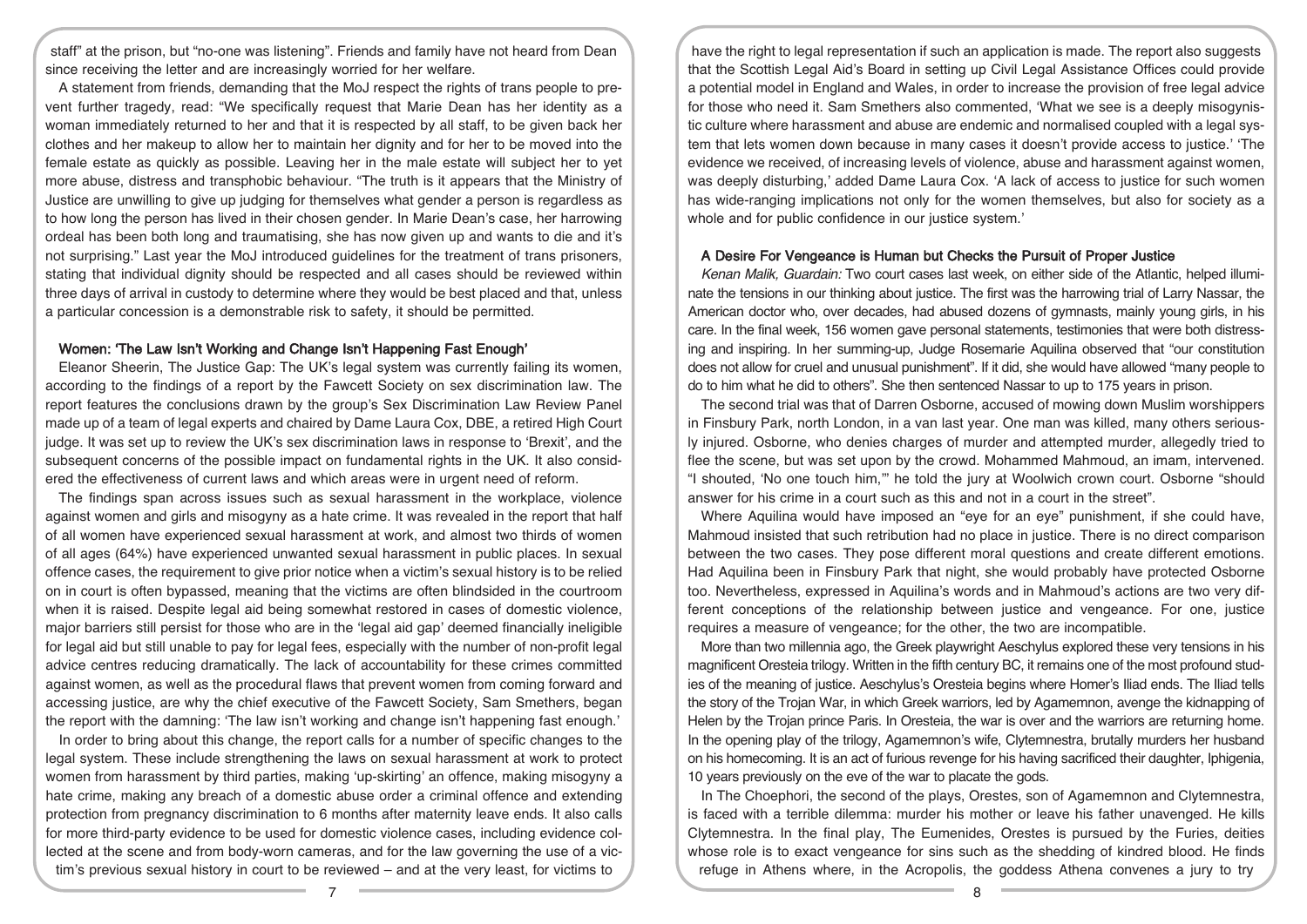Orestes. The jury is split. Athena casts her vote in favour of acquittal. The Oresteia is an immensely complex work in which Agamemnon, Clytemnestra and Orestes are all faced with impossible choices and make tragic decisions. The human condition, for Aeschylus, is tragic. But humans are able to live with the tragedy of their condition by civilising themselves. And part of the process of civilisation is the recognition of the distinction between vengeance and justice, between the primeval needs of the Furies and the hope planted by Athena.

In Aquilina's words, we hear an echo of the Furies. In Mahmoud's actions, we see the spirit of Athena. One need feel no tinge of sympathy for Nassar, or be blind to the torment of his victims, to worry that Aquilina crossed a line. The desire for retribution is natural. Were I a father to one of the abused girls, I may well have wanted vengeance, but a judge cannot be swayed by the same emotions. Vengeance as an ethical principle emerges from primitive attempts to impose order in a world in which it is constantly breaking down and can be maintained only through fear and retribution, a world such as that of Homer's Iliad. As society becomes more civilised, so it sublimates vengeance to justice. That is the moral core of The Oresteia. Mohammed Mahmoud's actions are important because they gave form to that distinction. Equally, Judge Rosemarie Aquilina's words are troubling, not because we don't have sympathy for Nassar's victims, but because, in eroding the line between vengeance and justice, they also erode part of what it is to be civilised.

# Terror Laws 'Don't Always Provide the Right Answer', Watchdog Says

Law Gazette: Some terrorist crimes are best described by common law offences rather than by bespoke legislation, barrister Max Hill QC has said in his first annual report as the independent reviewer of terrorism legislation. However, Hill, head of Red Lion Chambers in London, declined to make 'firm recommendations' on what rarely-used terror laws should be scrapped. In his 124-page report, published 29/01/2018, Hillsaid a review of the charging decisions and prosecutions throughout 2016 shows that, in the most serious cases, terrorism legislation 'does not always provide the right answer'.

Examples of terrorism legislation 'of great utility' include section 5 of the Terrorism Act 2006 (preparation for terrorism) and section 12 of the Terrorism Act 2000 (inviting support for a proscribed organisation). However, Hill suggested careful consideration should be given to whether offences such as section 56 of the Terrorism Act 2000 (directing terrorist organisations) and sections 6 to 8 of the Terrorism Act 2006 (training for terrorism) are needed. Hill said: 'This is not to appear weak in responding to terrorism. Far from it, As a former prosecutor, I know from many years' experience which of the existing offences best encapsulate the criminal activity which comes before our courts, and I know which of those offences have expanded since enactment, encompassing a greater practical range of activity than perhaps parliament envisaged in 2000 or 2006.'

Hill said his predecessor, barrister David Anderson QC, of London's Brick Court Chambers, rightly indicated that the reason for and extent to which bespoke terrorism legislation is needed should be questioned. 'I intend to continue that sensible theme, choosing the appropriate time to question whether the legislation we do have can be re-shaped for an ever-changing modern world,' he said. On sentencing, Hill said modern terrorism may require higher maximum discretionary sentences, 'but it does not in my view require the imposition of mandatory minimum sentences, which would stifle rather than promote the discretion which should be left to our judges'. The Sentencing Council is due to publish new guidelines on terrorism offences this year.

### Rose Heilbron and the Cameo Cinema Murders

Natalie Smith, 'The Justice Gap': Rose Heilbron was one of the first female QCs. She was an extraordinary lawyer and her first murder case as leading Counsel, Rex v George Kelly was extraordinary too. As women lawyers prepare to celebrate the 100 years anniversary of being able to practice law, the case of George Kelly is to be remembered for many reasons and never were the lessons to be learnt in this case more important than they are now. In January 1950 Rose Heilbron became the first female barrister to appear as leading counsel in a murder trial. The stakes and pressure upon her couldn't have been higher. Her client, George Kelly, would hang if convicted. The trial took place in Liverpool's St George's Hall, a grand venue in the heart of the city where Heilbron had grown up and built her practice in the law. The previous year she had been one of two women awarded the status of King's Counsel (the equivalent of QC today) having only been practicing as a barrister for 10 years. She was 35 years old, a mother to a one year old baby girl and an exceptional lawyer. The eyes of the world were upon her.

George Kelly was accused of a double murder. It was alleged he had shot dead the manager and assistant manager of the Cameo Cinema in Wavertree, Liverpool during the course of a robbery. His co-defendant, Charles Connelly, was allegedly his look-out and also faced trial for the murders that had taken place in March 1949, coincidentally the same month Rose took silk.The killing of two innocent men for no more than the evening's takings of £50, attracted enormous attention and the police were under intense public pressure to bring the murderers to justice. The previous year a criminal with a string of convictions called Donald Johnson had been charged with being an accessory after the murders. He faced trial after providing the police with a statement confirming he had disposed of the gun for the killer. He too was represented by Rose Heilbron but on the first day of his trial she argued that the alleged confession he made was inadmissible as it had been provided on the promise of being granted bail in another case. The judge agreed with Heilbron and Johnson was acquitted before his trial began.

Within two months George Kelly and Charles Connelly were implicated by two alleged accomplices who had been granted immunity from prosecution in return for their evidence. James Northam and Jacqueline Dickson claimed to have been present when George Kelly and Charles Connelly planned the robbery and later when George bragged about the murders. They came forward with their evidence five months after the killings. There was no forensic evidence to link George Kelly or Charles Connolly to the crimes nor any other witness but the prosecution proceeded on the evidence of the two accomplices. On this evidence alone any trial judge would be bound to warn the jury to treat their evidence with the greatest caution. It was a circumstantial case and both Kelly and Connolly had alibis for the night of the killings.

On the first day of trial Heilbron faced new evidence from the prosecution in the form of a witness statement from Robert Graham, a fellow inmate Kelly and Connolly at Walton Prison where they were being held on remand whilst awaiting trial. He claimed that both men had used him to pass messages to each other and in doing so had admitted their part in the killings. This evidence was a breakthrough for the police and the prosecution as it corroborated the evidence of Northam and Dickson. The trial lasted 13 days. It was at that point, the longest murder trial to have taken place in this country. The jury of ten men and two women retired to consider their verdict and after four hours returned asking the judge for more information. When they were provided with it the judge asked if it would help but the foreman said that he did not think they would agree, so the judge discharged the jury on the January 28, 1950. The trial was over but only for the shortest of time.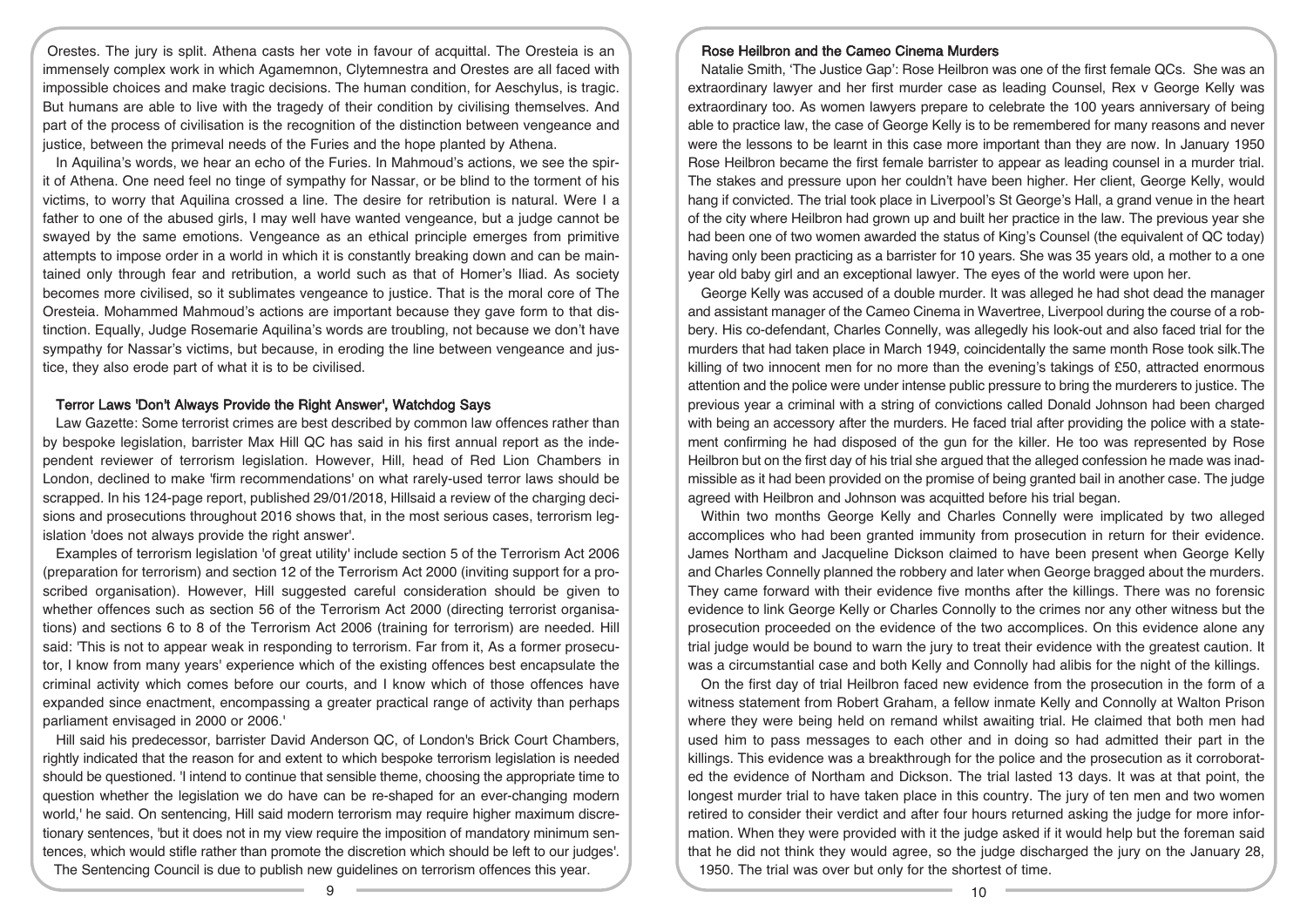On the February 2, Heilbron was back in court ready to fight the retrial but this time George Kelly stood trial alone, his co-defendant's trial having been split from his for no good reason other than for the convenience of his barrister. Heilbron opposed the separation of the trials. The men had been jointly accused and her legal view was they should be jointly tried. The judge disagreed, Kelly's second trial for murder lasted six days and the jury took only one hour to reach a verdict. James Northam and Jacqueline Dickson gave evidence once again and so did Robert Graham. George Kelly too gave evidence as he had done in the first trial, denying any involvement and maintaining that he was in the Leigh Arms pub at the time of the murders and that Robert Graham was lying about any confession.

In summing up the evidence of Robert Graham the Judge said, the assistant manager of the cinema 'fell to his knees. Who knew that? Only one person. Had Graham imagined the evidence? If you have a reasonable doubt, you will find him [George Kelly] not guilty. If, upon the evidence you come to the conclusion that George Kelly is the man, who on that night shot the cinema manager Leonard Thomas and thus brought his life of 44 years to an end, you will find him guilty.' The jury duly convicted George Kelly. Heilbron was the first woman to lead in a murder case and in the end she lost, her client condemned to death by hanging.

Rose Heilbron didn't give up. Immediately she and her junior counsel began drafting grounds of appeal to quash the conviction and they along with George Kelly travelled to London by train in March 1950 to try and convince the Court of Appeal to quash the conviction. Heilbron argued that the judge had been wrong to allow such a short amount of time before starting a second trial, he was wrong to order separate trials and had made over 10 errors in summing up. Evidence also emerged that one juror had in fact been convicted of an offence for which he'd served time in prison which the defence suggested disqualified him as a juror. The Court of Appeal swiftly dismissed the arguments and George Kelly would hang for a murder he claimed he did not commit. In Hilary Heilbron's book about her mother's life she describes that following the failed appeal, George Kelly became understandably distressed during the train journey back to Liverpool and Heilbron was asked to speak to him in his compartment. It was the last time they ever saw each other and George's parting remark was, 'Don't you worry about me luv, you just look after yourself.' All attempts to obtain a reprieve failed and George Kelly hung at Walton prison on the March 28, 1950. His co-defendant Charles Connolly went to trial but was offered a deal to plead guilty to robbery and conspiracy to rob for his alleged role as lookout at the Cameo Cinema. If he accepted the deal he would avoid hanging and so he agreed and was sentenced to 10 years in prison.

Heilbron went on to appear in more capital cases until the death penalty was finally abolished for the crime of murder. Of note, the Member of Parliament who introduced the private members bill in 1965 into the House of Commons which finally ended capital punishment for the crime of murder was Sidney Silverman, partner in the Liverpool Law Firm Livermore and Silverman, the firm that had instructed Rose to represent George Kelly. Rose Heilbron went on to become the first woman recorder, the first woman to sit as a judge at the Old Bailey and was finally appointed a High Court judge. She was an extraordinary lawyer and the world remained fascinated by her. Some 53 years after George Kelly's first appeal, his case appeared once again in the Criminal division of the Court of Appeal sitting in the Royal Courts of Justice in London where Heilbron ended her career.

It was the oldest case ever to be considered by the Court. After years of fighting, George Kelly's daughter and Charles Connelly's widow appealed the convictions. Heilbron had

been an excellent barrister but even she could not have truly understood what lengths a police officer had gone to secure a conviction. After years of persistence those who were sure of the defendants' innocence obtained the police file and found within it a statement taken from Robert Graham that was completely different to the one provided to the defence on the first day of the first trial in January 1950. In September 1949, two months before he gave his witness statement concerning George Kelly and Charles Connolly's confessions to him in prison, Robert Graham told police that Donald Johnson, another fellow inmate at Walton Prison, had confessed to killing the manager and assistant manager of the Cameo Cinema. This statement had been given to the Police Officer in charge of the investigation, Detective Chief Inspector Balmer. It was then stored away on the basis that Johnson had already been acquitted of his role in the murder. In November 1949 Graham gave a second statement to police (over the course of four meetings with DCI Balmer) and this time he claimed the same confession he heard from Donald Johnson was made by George Kelly and Charles Connolly.

In George Kelly's second trial, the judge highlighted the fact Graham knew that the assistant manager at the Cameo Cinema fell to his knees during his murder. He pointed out to the jury that only one man could have known that, namely the murderer and the fact Graham knew it too pointed to George Kelly being the killer. In September 1949 Graham claimed Donald Johnson had told him this same detail. At no point during the trials was this first statement of Robert Graham ever disclosed to the defence or even prosecution counsel. When DCI Balmer gave evidence at the first trial he said clearly that he'd first met Robert Graham in November 1949 which was not true. Graham stated at both of George Kelly's trials that the first time he'd met DCI Balmer was in November 1949 and deliberately concealed their meeting in September 1949. There was clear evidence of deliberate concealment of this first statement.

Following the conviction of George Kelly, Robert Graham was immediately released from prison as a reward from the authorities for his assistance. The deputy Director of Public Prosecution wrote to the Home Office and confirmed: "I am of the opinion that but for the evidence of Graham, Kelly would not have been convicted." The jury that convicted George Kelly of a murder he did not commit was never warned when considering Robert Graham's evidence that he may be seeking an advantage for himself by giving it. So powerful was the impact of the concealment of Graham's first statement, in 2003 the Crown Prosecution Service conceded that George Kelly's conviction was unsafe and that it should be overturned. However, the prosecution refused to concede that Charles Connelly's conviction for Robbery was unsafe as he'd entered the plea voluntarily. The Court of Appeal disagreed, recognising that he had been in the unenviable position of facing the death penalty if convicted of murder and the advice from his counsel to plead guilty would have been entirely different had the first statement of Graham been disclosed. They declared his conviction unsafe too. Charles Connolly had passed away by the time of the appeal but had maintained his innocence all of his life just as George Kelly had.The Cameo Cinema murders remained unsolved and the killer or killers of two innocent men were never caught and brought to justice. The Court of Appeal said in 2003: "There was in these cases a breakdown in the due administration of justice and a failure to ensure a fair trial, we consider that the consequence was a miscarriage of justice, which must be deeply regretted." George Kelly and Charles Connolly were innocent men.

Rose Heilbron died two years after the miscarriage of justice was declared by the court, by that point having retired and being cared for by her loving family. She was suffering from dementia towards the end of her life and so it is unlikely she ever got to know the truth of what happened. Another great sadness in this case is that Home Office records showed the voting numbers from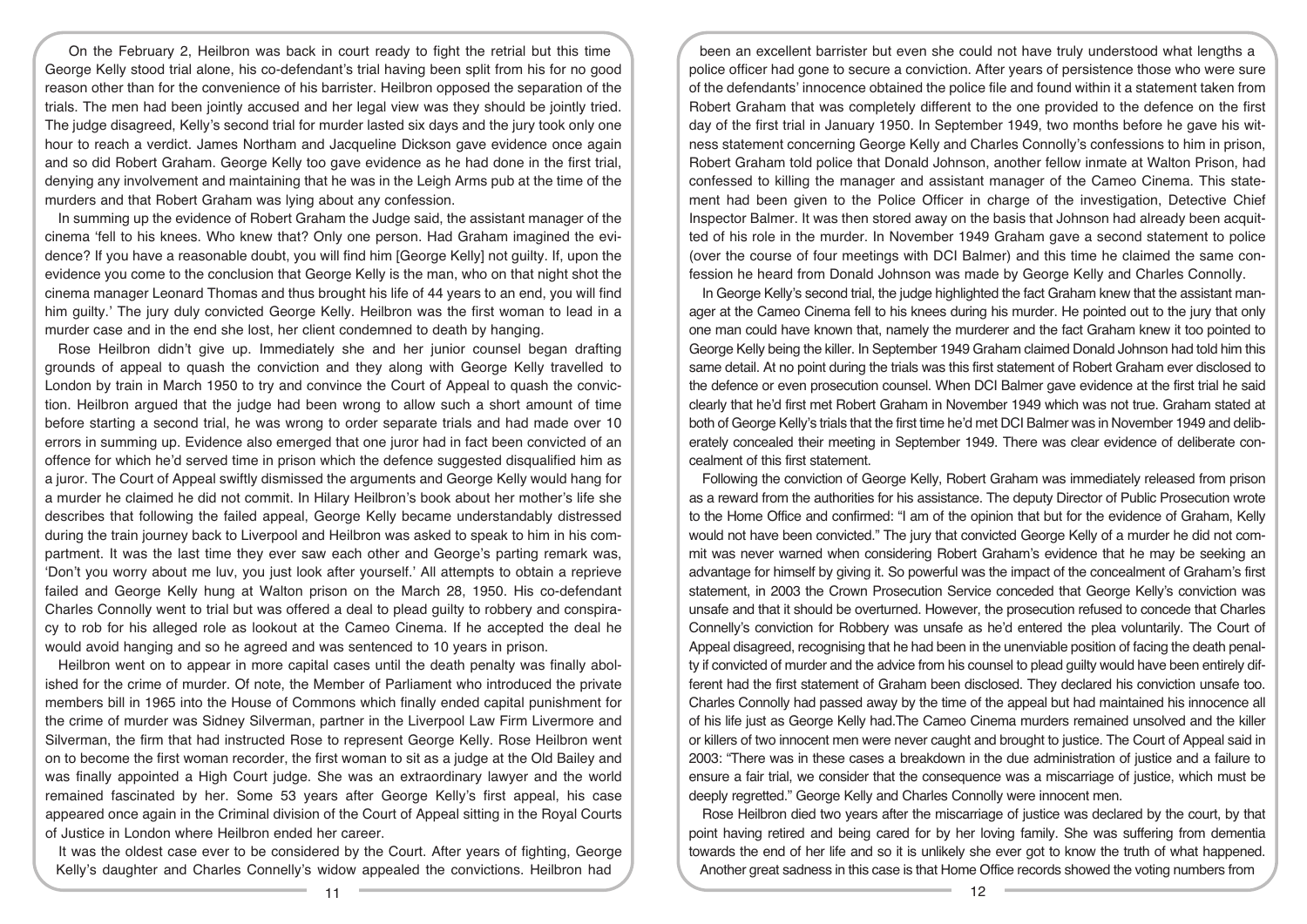the first trial Rose conducted for George Kelly at the start of 1950 were eleven to one to acquit him. Today that would have secured the acquittal on a majority decision but in 1950 a jury was obliged to reach a verdict upon which all of them were agreed. Rose had secured the minds of nearly all of the jury. She was an exceptional lawyer and but for the corruption deployed to secure a conviction she would have won. She had come so close despite everything.

When Rose Heilbron was born in 1914 women weren't allowed to be barristers, solicitors or judges. They didn't have the vote and couldn't be awarded degrees. She wasn't from a particularly privileged background and so her rise in the legal profession during the post war period was extraordinary. She was unique and she captured the world's attention quite rightly because she was brilliant. She challenged the world's view of what women were capable of. She inspired many women to enter professions that were once considered for men only. She helped change the legal profession whilst having nothing but a love and devotion to the law.

In 2019 lawyers will celebrate the 100 year anniversary of women being allowed to practice law in this country and Rose Heilbron will take her place amongst those women lawyers who lead the way. But George Kelly and Charles Connelly should be remembered too. Not just for the horrific miscarriage of justice they were the victims of but the need for vigilance.

The police and prosecuting authorities' failure to disclose crucial evidence is as relevant today as it was in 1950 as the Metropolitan Police are urgently reviewing disclosure in a number of serious sexual offences prosecutions follow notable failings by the police acknowledging and disclosing exculpatory evidence which meant cases should not have been prosecuted. The justice system must remain vigilant to the need for proper scrutiny on those investigating and prosecuting offences, the need for thorough and proper disclosure of anything that would undermine the prosecution case no matter how horrific the offence.

Prisoners: Segregation/Solitary Confinement: Dr Phillip Lee: Under-Secretary of State MoJ Segregation is the removal from normal association under Prison Rules and in accordance with a process prescribed in policy. Her Majesty's Prison & Probation Service (HMPPS) does not hold prisoners in solitary confinement. Prisoners with a mental health condition may be segregated where this is assessed as being the most appropriate course of action. A prisoner whose mental health puts them at risk of self-harm may be segregated in exceptional circumstances only. Segregation policy sets out a range of safeguards to monitor and support the prisoner's well-being including daily visits by a member of healthcare, visits from a doctor at least every three days and from mental health inreach teams as necessary. Additional monitoring of the prisoner is determined in accordance with an assessment of individual need and the need for continued segregation is reviewed at least every 14 days. Information about segregated prisoners is held locally and regional offices receive quarterly reports from their prisons that identify any segregated prisoners who may have been segregated contrary to Healthcare advice relating to the prisoners mental health and wellbeing; this will not necessarily include information about prisoners with a diagnosis of a mental health condition where no healthcare objection to segregation was raised.

Prisoners are segregated for the shortest time necessary to manage and address the reasons for their segregation and whilst segregated must have access to as normal a regime as possible. MoJ is aware of International evidence and learning about the potentially adverse effects on mental health that can result from solitary confinement. Whilst HMPPS does not hold prisoners in solitary confinement, this learning has been utilised in the development of safeguards in policy to protect the mental health and wellbeing of segregated prisoners. These safeguards

include; completion by a doctor or registered nurse of an initial segregation health screen within two hours of a prisoner being segregated, daily visits by a member of healthcare and doctor visits at least every three days. In addition, a prisoner's segregation must be reviewed at least every 14 days by a multi-disciplinary Segregation Review Board, chaired by an operational manager and with input from Healthcare, Psychology and mental health in-reach teams as necessary.

# Birmingham Pub Bombing Suspects Can Be Named

A judge has overruled a coroner's decision to ban the naming of an IRA unit alleged to have been responsible for killing 21 people in the 1974 Birmingham pub bomb atrocities. Families of the victims murdered in the two explosions in the city centre said they hoped the judge's decision would bring closer the possibility that the suspects would be named at a future inquest. In July, the coroner, Sir Peter Thornton QC, ruled that the names of the alleged perpetrators would not be part of the framework of the new inquests. But at the high court on Friday 26th January 2018, Mrs Justice Sue Carr said: "We will quash the coroner's decision." Julie Hamilton, whose sister Maxine was killed in the bombing, said it was "surely logical and rational" that as a result of the judge's decision the IRA members involved could be named during the inquests. We are pleased about today's ruling as the coroner's original decision was simply irrational and devoid of logic. It brings the possibility to naming suspects closer now and we welcome that," she said. "All we want is the truth. How hard can that possibly be?"

# What Is Justice? \*UVF Terrorist Six Years For Five Murders & 200 Terrorist Offences

[Birmingham Four: Naweed Ali, Khobaib Hussain, Mohibur Rahman, Tahir Aziz, No Murders, Alleged Terrorist Offences – Sentenced to Life to Serve at Least 20 Years!!!!!]

The son of a Ulster Volunteer Force (UVF) murder victim said he was "gutted" at the six and a half year jail term handed down to the organisation's former north Belfast commander. Gary Haggarty was sentenced to life, serving 35 years for five murders and almost 200 terrorist offences. That term was slashed to six-and-a-half years because he agreed to become an assisting offender, commonly referred to as a "supergrass" to help with the prosecutions of others. However, it's been reported he could be released in four to six weeks! Haggarty has served almost four years on remand. After his release from prison he will enter a witness protection scheme. Haggarty, 46, pleaded guilty to five murders as his part of a controversial state deal that offered a significantly-reduced prison term in return for giving evidence against other terrorist suspects. Judge Mr Justice Adrian Colton said Haggarty's was a case of "exceptional gravity". "He has been involved in a terrorist campaign over a 16-year period, that campaign has resulted in deaths for which he was directly responsible. "The organisation he supported and assisted has resulted in untold damage to individual lives and society as a whole." Such evidence provided a check against the belief that these people are "untouchable" and major criminals may otherwise escape justice, the judge said. Source: Belfast Telegraph,

Northern Ireland Judicial Communications Office: Mr Justice Colton, sitting today 29/01/2018, in Belfast Crown Court, fixed a minimum term of imprisonment of 35 years to be served by Gary Haggarty. He reduced this by 75% for the assistance given to the prosecuting authorities and then a further 25% for his plea of guilty. The resulting tariff is 6½ years' imprisonment before he can be considered for release by the Parole Commissioners. http://bit.ly/2rRtxDn

\* Ulster Volunteer Force (UVF) were responsible for more than 500 deaths. The vast majority (more than two-thirds) of its victims were Irish Catholic civilians, who were often killed at